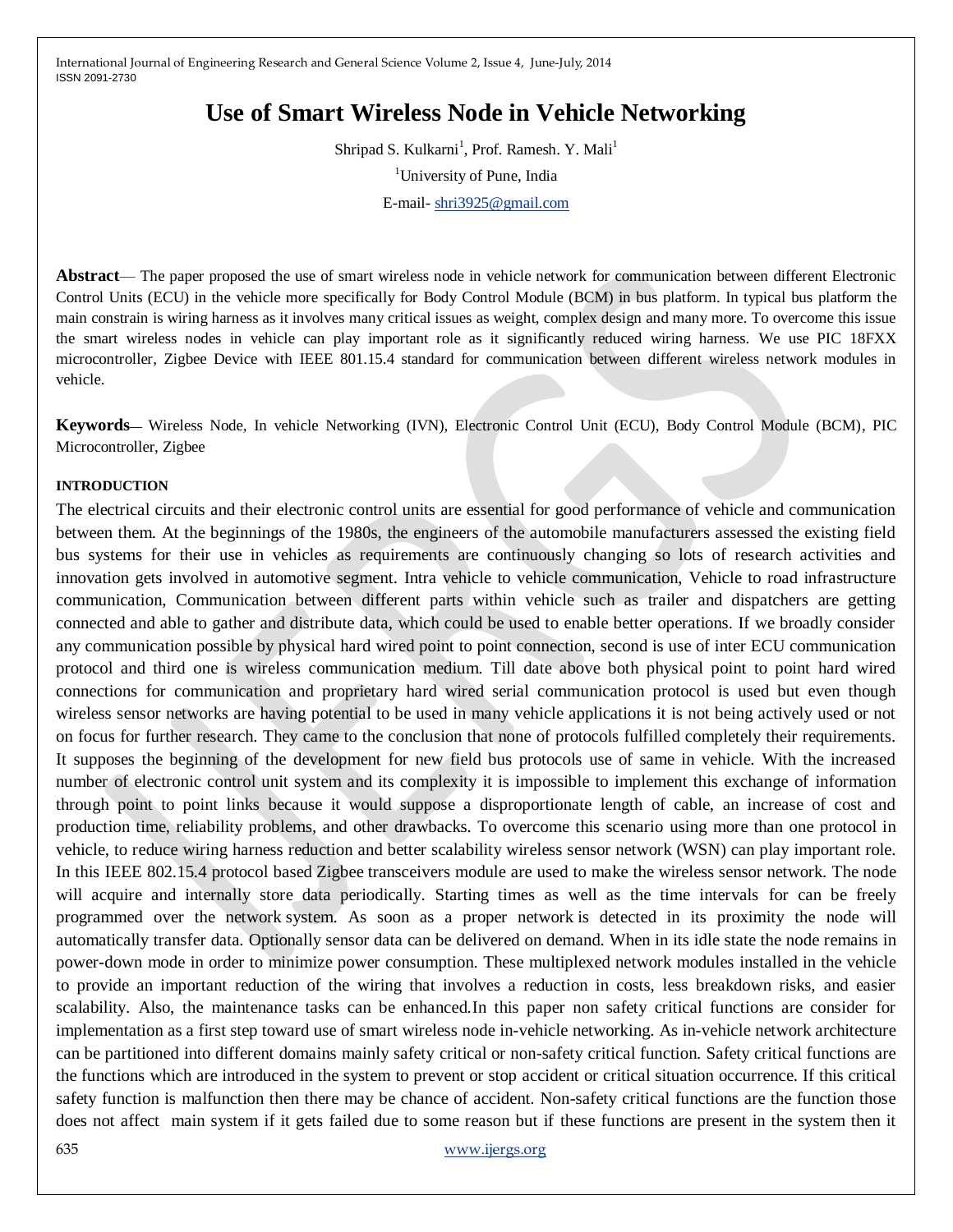enhanced overall system. From bus platform view it includes user oriented features in vehicle like park light, buzzer, Internal Lights, front and rear side of lamp etc. after successful proto building later on can able to move towards complete wireless in-vehicle networking architecture.

#### **OBJECTIVE AND SCOPE**

The scope and objective of this paper is to integrate wireless sensor node in the vehicle also to get different solution for existing wiring harness design. The technology chosen for the wireless network is Zigbee, after successful implementation of concept on prototype communication protocol can be easily upgrade. Another important point is weight reduction. In vehicle there are different parts of wiring harness such as front panel, dashboard, Engine, Body control, Chassis, Tail wiring harness and total weight is more than 130kg in trucks and buses. If total length we consider then it is more than 8km of copper wire and cost is huge so even if consider and manage 10 to 30 % reduction in wiring harness it will create significant difference in terms of both cost and weight.

## **Main Objectives is**

- $\triangleright$  To provide alternate solution for current system
- $\triangleright$  Overview of future technological requirement

# **Other Expected Key Outcomes**

- $\triangleright$  Reduction in wiring harness complexity
- $\triangleright$  Reduction in total weight
- $\triangleright$  Cost Reduction
- $\triangleright$  Easy Diagnosis, Monitoring
- $\triangleright$  Higher Scalability

## **PROJECTDESCRIPTION**

The number of sensors in the vehicle has increased significantly over the past few years, mainly due to various safety and convenience applications. Currently, the sensors and the microprocessor in a car communicate over a serial data bus and are connected with physical wires. The most significant problem of the current wired architecture is scalability, resulting in the emerging need to develop an in vehicle wireless sensor network to provide a flexible open architecture to incorporate hundreds of sensors which will be installed in future vehicles. Wireless sensor Networks recently have come into importance due to the fact that they have the prospective to revolutionize many segments like environmental monitoring, transportation, healthcare industries. Because of the advantages of the wireless sensor network such as low power consumption, wireless distribution, and flexibility without cable restrictions the usage of WSN in automobile filed is expected to grow in coming years and it will drastically reduce overall wiring harness cost as well as weight.

As shown above figure3 in prototype there are three modules which is called as nodes, this nodes will be placed in vehicle at appropriate location such that source of signal or output that need to be derived from node is very nearby place that will help to reduce wiring harness. First node will be near to front side that in driver cabin, as all front combi switch inputs will be easily accessible. Input from combi switch such as turning light input, parking light input is given to node one, it will transmit wireless data to both second node and third node. Second node will be placed in middle of vehicle as side blinker lamps will cover in this module and engine related sensor input given to second module. When data received from first node it will turn on side blinker lights. Third module will be at rear side of vehicle and rear loads of vehicle will be connected to this module. The sensor input such as air pressure, Engine oil pressure will be given to node and it will transmit data to first node, it will receive data from respective node and display on LCD module. Each sensor node contains a computational module (a programmable unit) which provides computation ability, storage, and bidirectional communication with other nodes in the system.

#### 636 [www.ijergs.org](http://www.ijergs.org/)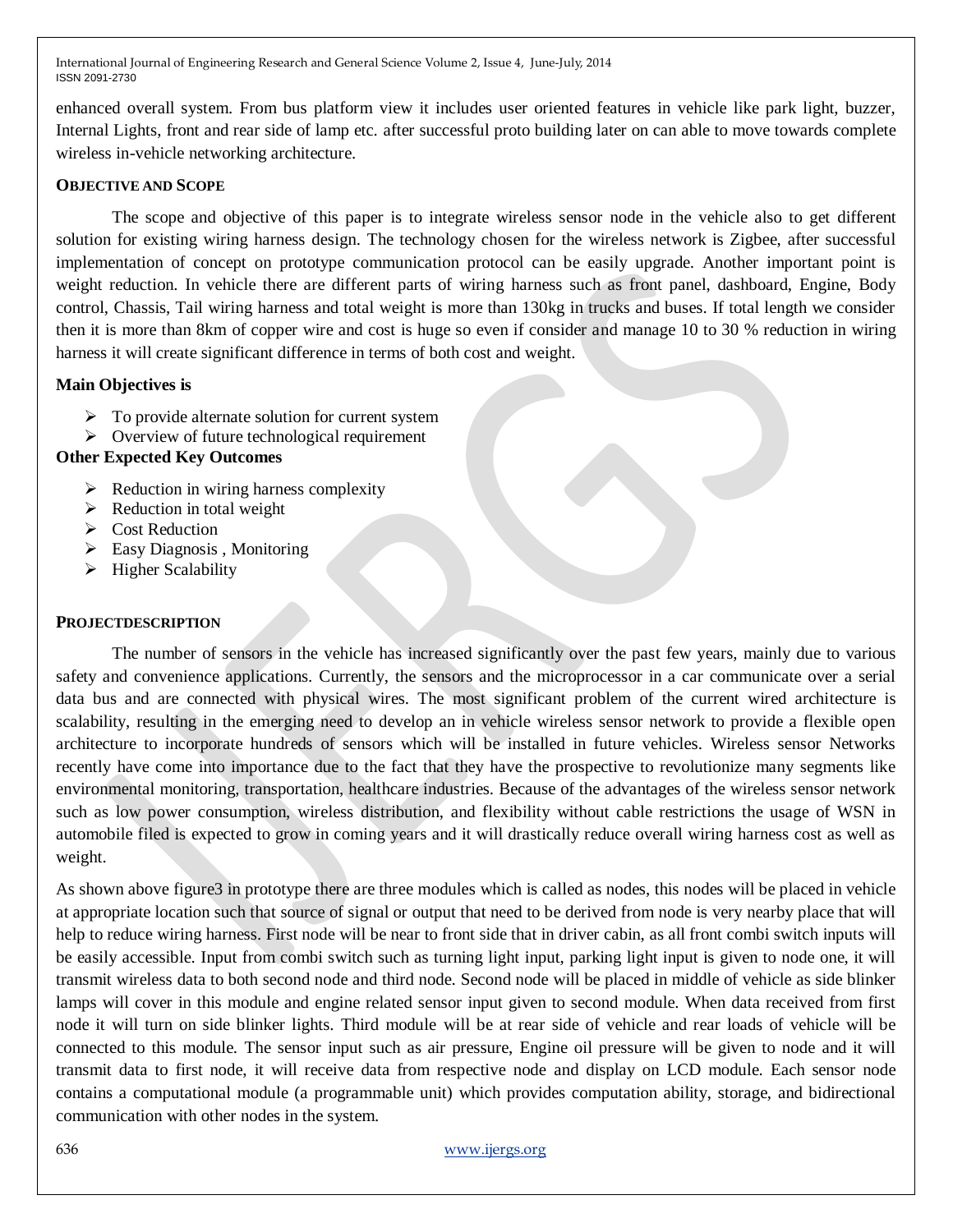The main two advantages are they can be re-task in the field and easily communicate with the rest of the network. Nowadays the need to collect and act on real-time data increased drastically. However, to collect data using typical wired sensor networks has always been expensive, considering to installation and maintenance costs. Although past wireless measurement solutions have been elusive, the spreading of the use of wireless sensor networks (WSNs) is in fast development. WSN is a term used to describe an emerging class of embedded communication products that provide redundant, fault-tolerant wireless connections between sensors, actuators and controllers. WSNs are typically formed by groups of several sensor nodes, so called as nodes, whose individual constitution is based on actually combining sensor radios and CPUs into an effective robust, secure and flexible network, with low power consumption and advanced communication and computation capabilities. Its applications include industry, atmosphere monitoring, and defense, among others. Besides instrumentation concepts, WSNs involve aspects of wireless communications, networks architectures, and protocols. A wireless sensor network is composed of autonomous distributed sensors that cooperate to monitor physical conditions. In a vehicle these conditions can be tire pressure, cargo temperature, trailer door status, presence detection and others. Furthermore, with this technology available in vehicles, many other applications can be implemented for the truck. Device is installed in the trucks, trailers, tippers to collect information from the vehicle. One of the main advantages of using Zigbee for this application is that it supports mesh topologies. By using that it is possible to have a very flexible network. The main advantages of this topology are that it is possible to reconfigure the network to skip broken nodes and it is possible to choose the shortest path to a certain destination. Volvo group presents concept use of WSN on trailer in which wireless nodes consist of side-marker lights and sensors that create an electronic "fence" around the trailer and can detect if an unauthorized person is trying to access the truck's cargo, steal its fuel or anything else from the vehicle. The network is composed by the lamps and sensors, which is the Zigbee coordinator and has the intelligence to process the messages from the lamps and identify and alarm situation.



#### Module 1



#### Module 2

637 [www.ijergs.org](http://www.ijergs.org/)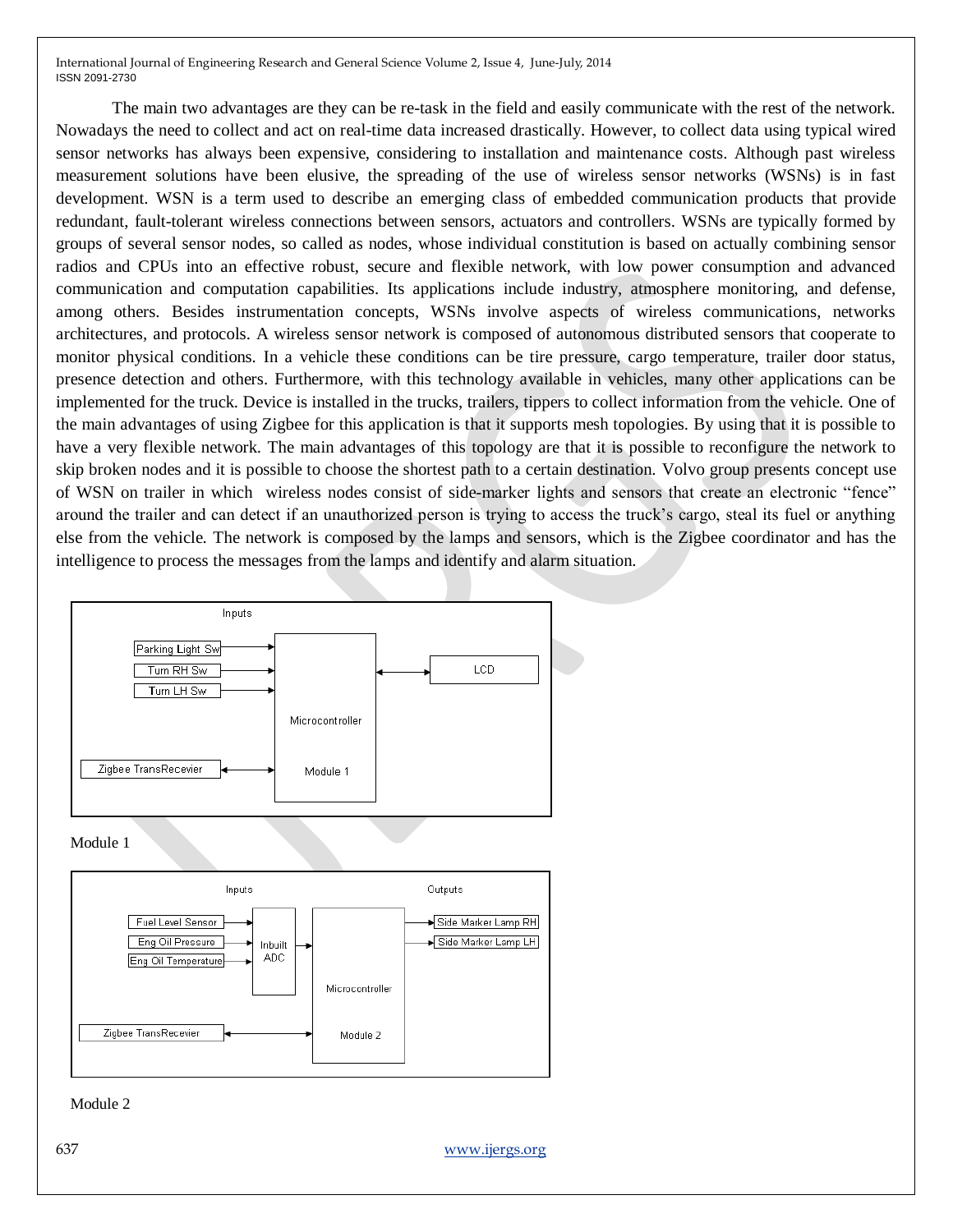

#### Module 3

The major blocks of the proposed system are given below, the block describes about the components and modules used in the systems. The major blocks are,

- ZigBee Trans receiver (2.4 GHz)
- Microcontroller
- Software

# **ZIGBEE TRANS RECEIVER**

ZigBee is a wireless communication protocol standard based on the IEEE 802.15.4. Zigbee is a low-cost, low-power, wireless mesh network standard. The low cost allows the technology to be widely deployed in wireless control and monitoring applications. Low power usage allows longer life with smaller batteries. Different networking topology provides high reliability and more extensive range and also very flexible network. ZigBee nodes can go from sleep to active mode in 30 ms or less, the latency can be low and devices can be responsive, particularly compared to Bluetooth wake-up delays, which are typically around three seconds. Because ZigBee nodes can sleep most of the time, average power consumption can be low, resulting in long battery life.

## **MICROCONTROLLER**

The Microcontroller used in the proposed system is general purpose PIC18F46K22 controller with serial UART (Universal Asynchronous Receiver and Transmitter).The UARTisconnected to ZigBee transceiver module for serial communication. The vehicle chassis unique number and module node ID is saved in the NVM (Non Volatile Memory) of controller while final programming this is required to identify and to authenticate appropriate node and vehicle platform.

## **SOFTWARE**

MPLAB Integrated Development Environment (IDE) is a free, integrated toolset for the development of embedded applications employing Microchip's PIC8bit, 16bit and 32bit microcontrollers. MPLAB IDE tool is easy to use and includes software components for fast application development and debugging. PICPgm is a PC-Software to program PIC microcontrollers using external programmer hardware connected to the PC. It allows

- $\triangleright$  flashing program a HEX file into a PIC microcontroller
- $\triangleright$  Read the content of a PIC microcontroller and save it to a HEX file
- Erase a PIC microcontroller
- Check if a PIC microcontroller is empty, i.e. not programmed (Blank Check)

#### **CONCLUSION**

Based on study and document experience with prototype model it is observed that today introduction of new functionality in vehicle is limited by expensive installation and harnessing and communication protocol which could be enhance by the introduction of wireless sensor networks in current system. The ultimate goal of in vehicle Networking research is to enable novel applications that change the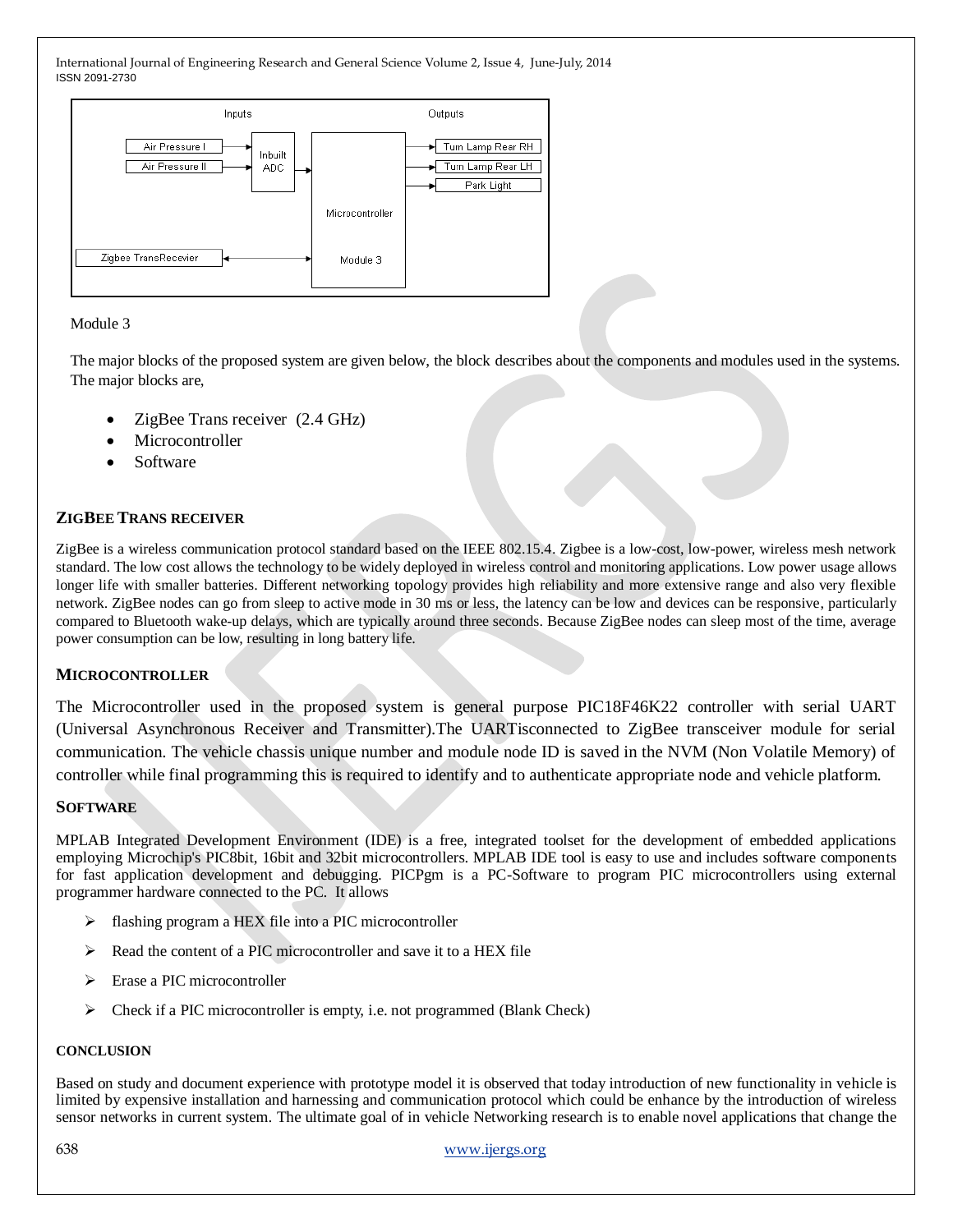way of interact or communication in vehicle. The challenge is at the same time to transform the capabilities of sensor networks to be useful services for the vehicle application.The architecture is able to support flexible, application-specific communications protocols without sacrificing efficiency. This architecture has been validated through the development of three hardware node and a software system. For these networks, lifetime is the main evaluation criterion. A second class of applications is that of highly dynamic senseand control networks with higher data rates, and highly mobile nodes. Instead of passively monitoring a relatively static environment, these networks attempt to control the environment in real time. We have evaluated or architecture with respect to both application classes.

# **FUTURE SCOPE**

The proposed work is mainly focused on receiving the data from the remote wireless nodes and finding alternative solution to conventional wiring harness. There are different possibilities for extension of the research work and they listed as under:

- $\triangleright$  In our work only three control nodes are provided we can deploy several control nodes with mesh networking to cover maximum functionality.
- $\triangleright$  We have used 8 MHz Microcontrollers. In future we can construct low power microcontrollers for wireless sensors.
- $\triangleright$  GUI for Data log facility on PC can serve purpose of Diagnostic and ease for the fault finding.
- $\triangleright$  More expertise require for packaging and installation of wireless modules.

#### **ACKNOWLEDGMENT**

I am thankful to my Guide, P.G. Coordinatorfor constant encouragement and guidance. I am also thankful to Principle of Institute and Head of E&TC Engineering Department for their valuable support. I take this opportunity to excess my deep sense of gratitude towards those, who have helped us in various ways, for preparing my seminar. At the last but not least, I am thankful to my parent who had encouraged and inspired me with their blessing.

## **REFERENCES:**

[1] Reconfigurable Computing in Next-Generation Automotive Networks ShankerShreejith, Suhaib A. Fahmy, and Martin Lukasiewycz IEEE EMBEDDED SYSTEMS LETTERS, VOL. 5, NO. 1, MARCH 2013

[2]System Architecture for Wireless Sensor Networks by Jason Lester Hill Spring 2003 pages 4-5, 11-15, 20-23

[3] G. Leen and D. Heffernan, "Vehicles without wires," Computing and Control Engineering Journal, vol. 12, no. 5, pp. 205 – 211,October 2001

[4] Application of Wireless Sensor Networks to Automobiles Jorge Tavares, Fernando J. Velez, João M. Ferro MEASUREMENT SCIENCE REVIEW, Volume 8, Section 3, No. 3, 2008, page 65-66

[5] Feasibility of In-car Wireless Sensor Networks: A Statistical Evaluation H.-M. Tsai,W. Viriyasitavat, O. K. Tonguz, C. Saraydar, T. Talty, and A. Macdonald Carnegie Mellon University, ECE Dept, Pittsburgh, PA 15213-3890, USA General Motors Corporation, Warren, MI 48092-2709, USA pages 1-3

[6] Wireless Sensor Networks in a Vehicle Environment Master *of Science Thesis RAFAEL* BASSO UNIVERSITY OF GOTHENBURG Göteborg, Sweden, December 2009 pages 3-4, 9-11, 27-28, 60-63

[7] S. Chakraborty, M. Lukasiewycz, C. Buckl, S. Fahmy, N. Chang, S. Park, Y. Kim, P. Leteinturier, and H. Adlkofer, "Embedded systems and software challenges in electric vehicles," in *Proc. Design Autom. Test Eur. (DATE) Conf.*, 2012, pp. 424–429.

[8] N. Navet, Y. Song, F. S. Lion, and C. Wilwert, "Trends in automotive communication systems," *Proc. IEEE*, vol. 93, no. 6, pp. 1204–1223, Jun. 2005.

639 [www.ijergs.org](http://www.ijergs.org/)